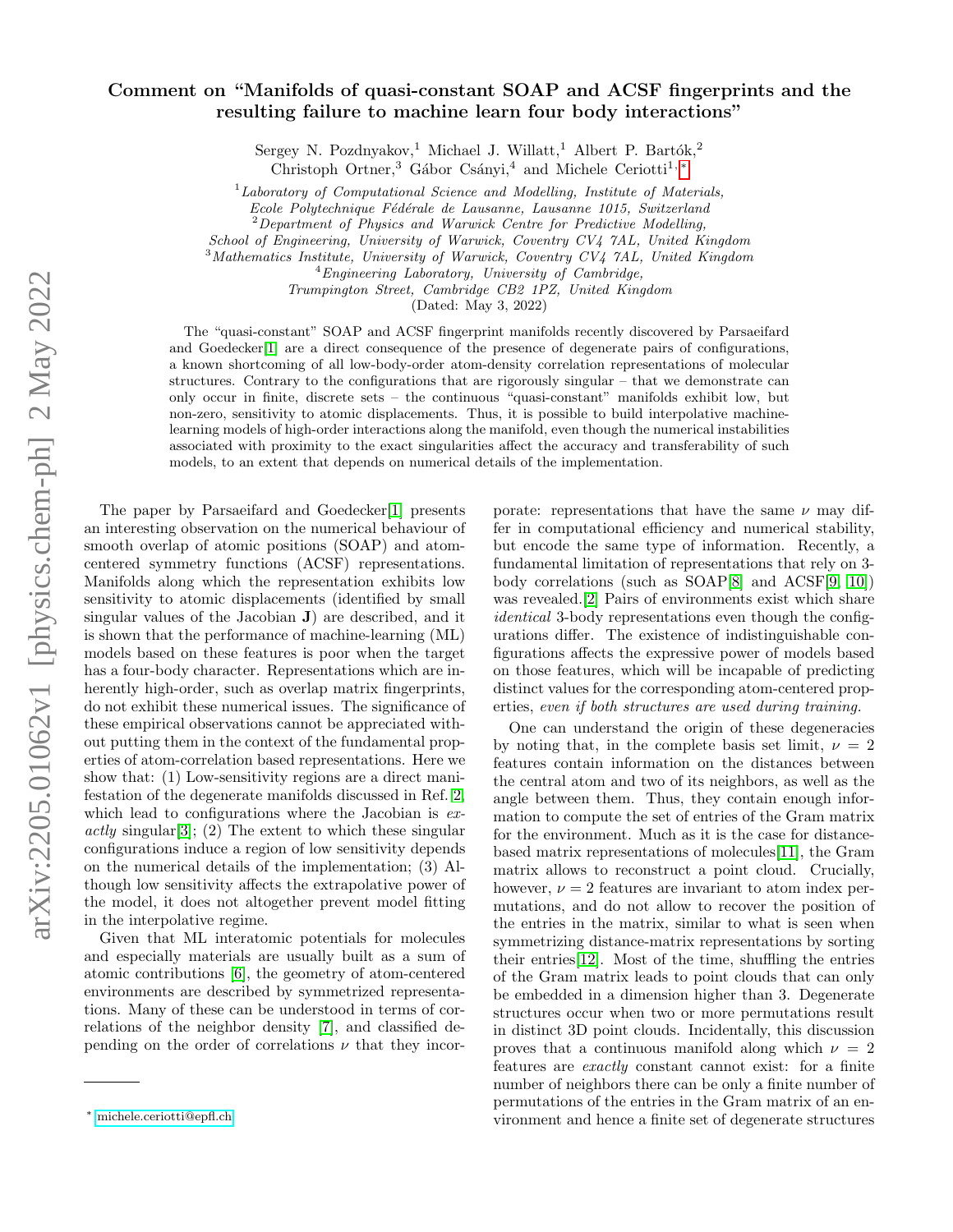

<span id="page-1-0"></span>FIG. 1. (a) Low-sensitivity manifolds computed starting at different distances from a first-order degenerate CH<sub>4</sub> environment,  $A^0$ . The discrete degenerate pair manifolds  $A^{\pm}$  are also shown. The manifold with  $c = 1$  is graphically indistinguishable from the manifold used by Parsaeifard and Goedecker, although it depends slightly on the SOAP implementation and parameters. The others start from a point with a distance to  $A^0$  scaled by the given factor c. (b) Condition number (CN) of J for structures along the low-sensitivity manifolds. Full (dashed) lines correspond to a smearing  $\sigma = 0.1$  (0.5) Å smearing. Even though the CN along the manifold varies depending on  $\sigma$ , the geometries are very similar. SOAP features are computed using librascal[\[4\]](#page-3-8), with  $n_{\text{max}} = l_{\text{max}} = 8$ , using optimal radial basis functions[\[5\]](#page-3-9).

sharing the same  $\nu = 2$  features. The largest known set of discrete degeneracies contains three structures.[\[2\]](#page-2-1)

Getting back to the discrete degenerate pairs of Ref. [2,](#page-2-1) one can find that matching pairs are arranged along two continuous manifolds,  $A^{\pm}$ : at their intersection one finds structures  $A^0$  for which **J** has a "spurious" singular value – the features change as the square of the atomic displacement away from  $A^0$ , even if  $A^0$  is not symmetric. [\[3\]](#page-3-0) Both "zero-order" degenerate pairs  $A^{\pm}$  and "first-order" singular configurations  $A^0$  are intrinsic problems of any 3-body representation. The "quasi-constant" manifolds observed by Parsaeifard and Goedecker are not a distinct, unrelated pathology, but a direct consequence of the structures being geometrically close to a first-order singularity, the spurious zero-sensitivity structure at the intersection of the manifolds of degenerate pairs. As shown in Fig. [1a](#page-1-0), one can find a pair of discrete degeneracies that meet close to the centre of the low-sensitivity manifold. Given that there is an entire continuous manifold of firstorder singularities, one can expect to find low-sensitivity regions for several other molecular geometries. For each

 $A<sup>0</sup>$ , many "low-sensitivity orbits" can be found by following the procedure outlined in Ref. [1](#page-2-0) starting from points in the vicinity of the singularity. The level of sensitivity depends on the exact starting point, with the condition number of **J** usually increasing as one approaches  $A^0$ . This observation also explains the strong dependency of the sensitivity on the parameters of the representation, which is noted in Ref. [1.](#page-2-0) The use of large Gaussian smearing  $\sigma$ , or a small basis set that is not capable of discretizing accurately the neighbor-density correlations, means that the presence of a first-order singularity affects a larger region of configurations, with high condition numbers observed also further from  $A^0$  (Fig. [1b](#page-1-0)).

Since the "quasi-constant" manifold is close, but does not intersect, the discrete degeneracies, it should be possible to distinguish structures along it, and train a model for the four-body potential, provided that one uses a high-resolution representation, and includes structures close to the manifold in the training set. To verify this, we perform similar numerical experiments to those discussed in Ref. [1,](#page-2-0) using an orbit starting at the same distance from  $A_0$  as for the manifold discussed by Parsaeifard and Goedecker, following the lowest-sensitivity direction for SOAP features with  $n_{\text{max}} = 8$  optimal radial functions, [\[5\]](#page-3-9)  $l_{\text{max}} = 8, \sigma = 0.2 \text{ Å}$ , which leads to a condition number comparable to the "tight" settings shown in Fig. 5 of Ref. [1.](#page-2-0) We use a simple dense neural network with two inner layers with 80 neurons in each, similar to that dis-



<span id="page-1-1"></span>FIG. 2. Parity plot for neural-network models based on SOAP features, for a manifold built following the protocol from Parsaeifard and Goedecker, with SOAP features having  $\sigma = 0.2$  Å,  $l_{\text{max}} = 8$  angular channels and  $n_{\text{max}} = 8$  optimal radial basis functions. Blue and red points correspond to training and validation sets. The light gray points are the predictions of for the quasi-degenerate manifold of a model trained without including any manifold configuration. The darker gray points are the predictions for a model that includes 20 (10%) of the manifold configurations in the training set. The black points are the predictions for a model that includes the full manifold during training, repeated 10 times to trigger an overfitting behavior. Changes for the validation error between models are small.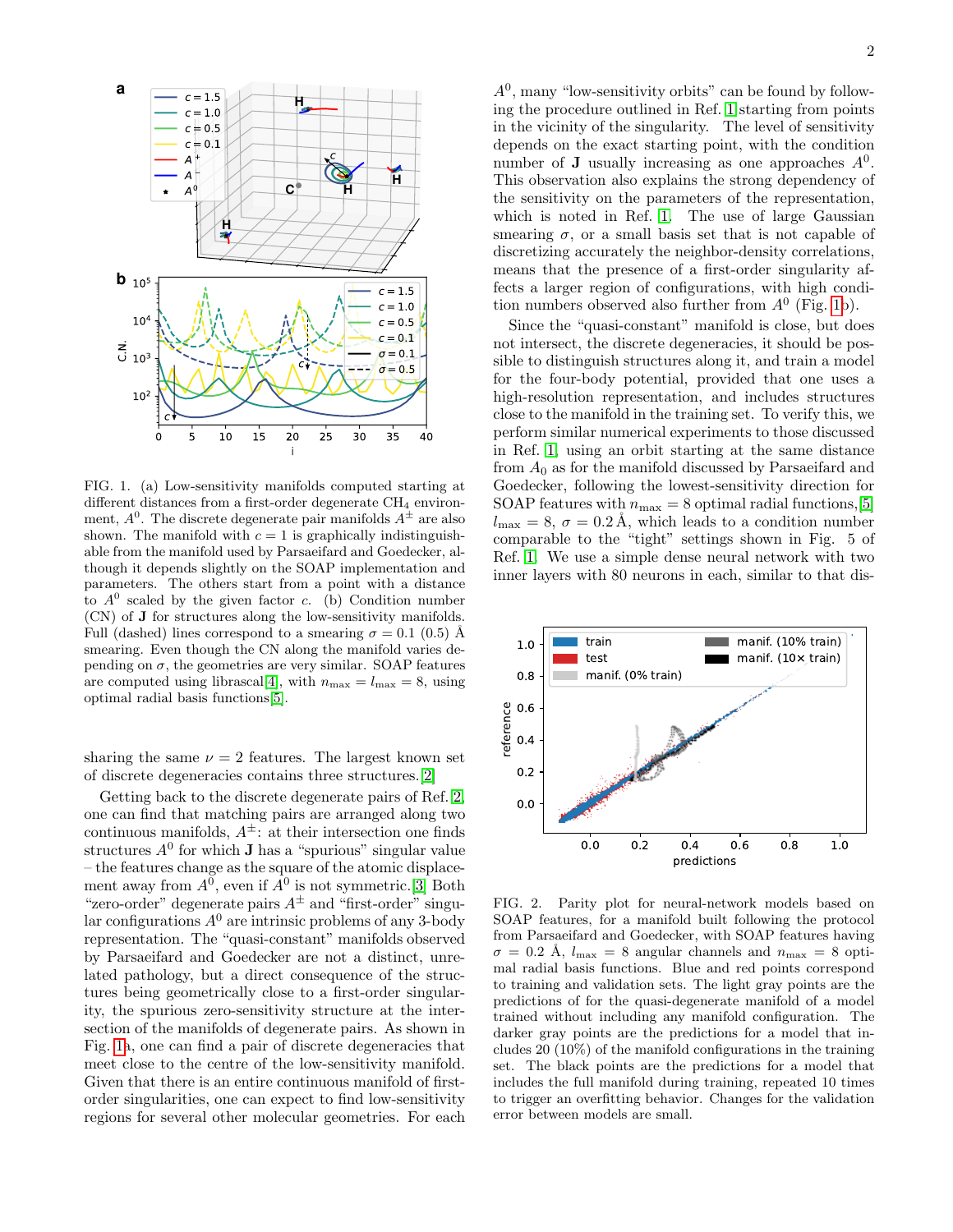cussed in Ref. [1.](#page-2-0) Hyperbolic tangents are used as activation, and group norms[\[13\]](#page-3-10) inserted to accelerate convergence (Fig. [2\)](#page-1-1). SOAP features do perform rather poorly in the extrapolative regime, which is unsurprising given that the "quasi-constant" manifold is in the close vicinity of the intersection of the manifolds of degenerate pairs, far from the training set, and that the target is specifically built as a pure 4-body term, which is intrinsically challenging for a 3-body representation. However, contrary to what is claimed in Ref. [1,](#page-2-0) a SOAP-based model can approximate the energy along the "quasi-constant" manifolds, if a few reference configurations from it are included as part of the training set (Fig. [2,](#page-1-1) dark gray points). If the full manifold is included in the training set, increasing its weight to trigger an over-fitting behavior, (black points), the manifold properties can be estimated almost perfectly. Manifolds that are even closer to the singularity, or that are built with higher Gaussian smearing, require even denser sampling and/or more flexible models. Even though the purely interpolative regime makes this an artificial exercise, which does not address the underlying problems of low-order atom-centered representations, it does prove that the quasi-constant nature of the manifold does not prevent learning in principle, contrary to the case of exact degeneracies.

This is not to say that the numerical experiments in Ref. [1](#page-2-0) are without merit: numerical stability and extrapolative power are important, although different from the outright failure of constructing a regression model. A meaningful analysis of regression performance would require working with realistic materials data, for which a careful tuning of the sensitivity of the representation often improves the accuracy of models[\[14](#page-3-11)[–16\]](#page-3-12). Furthermore, even though 3-body features do exhibit very severe pathological behaviour in the form of degenerate pairs of configurations, this does not necessarily lead to catastrophic failures of the corresponding ML potentials. The saving grace, that appears to underpin the enormous success of ML models based on  $\nu = 1, 2$  features, is the fact that most models are built using multiple atoms as centers, which resolve the degenerate pairs discussed in Ref. [2](#page-2-1) – and thus largely address the underlying cause of the low sensitivity observed by Parsaeifard and Goedecker. [\[1\]](#page-2-0) The benchmarks in Ref. [2](#page-2-1) provide an estimate of the combined impact of all types of degeneracies for a challenging dataset of  $7$  million  $CH_4$  configurations, whose atomization energies span a range of several tens of eV. When using a multi-center model, the limiting accuracy that can be reached by a NN model based on SOAP features is of the order of 1 kcal/mol.

The problem of constructing a complete and concise set of descriptors for atomic configurations is not en-

tirely solved yet. Low-body order features are known to present pathological behavior for some structures, and can be systematically improved by incorporating higherorder terms. Some schemes, such as MTP[\[17\]](#page-3-13), ACE[\[18\]](#page-3-14), NICE[\[19\]](#page-3-15) give in principle access to a linearly complete representation. Others, such as OM fingerprints[\[20\]](#page-3-16) do not generate a complete linear basis,[\[21\]](#page-3-17) but can incorporate enough higher-order terms to resolve all known degeneracies (see Section 5 of Ref. [21](#page-3-17) for a more thorough discussion).

It is important to distinguish fundamental shortcomings connected with the geometric nature of the density correlations from the numerical instabilities they cause for neighboring configurations. For the former, SOAP, ACSF, or any  $\nu = 2$  construction such as DeepMD[\[22\]](#page-3-18) or the 3-body FCHL[\[23\]](#page-3-19) would fail in exactly the same way regardless of the hyperparameters and the implementation details, and lead to the impossibility of learning properties even for structures included in the train set. For the latter, tuning the hyperparameters of the representation, choosing a well-converged basis set and a flexible regression model can mitigate the impact of the instabilities, even though impractical amounts of training data and unusual training protocols might be needed to achieve accurate predictions. Incorporating higher-body order terms, either with systematicallyimprovable density-correlation schemes[\[17–](#page-3-13)[19\]](#page-3-15) or with OM fingerprints[\[20\]](#page-3-16) should be attempted any time one suspects that these effects are impacting the performance of a ML model in a practical application.

## SUPPORTING MATERIALS

A docker file that uses SOAP features computed from librascal[\[4,](#page-3-8) [24\]](#page-3-20) to reconstruct the quasi-constant orbits, and train a simple NN based on PyTorch[\[25\]](#page-3-21) is available from [https://github.com/lab-cosmo/](https://github.com/lab-cosmo/ch4-manifold-training) [ch4-manifold-training](https://github.com/lab-cosmo/ch4-manifold-training).

## ACKNOWLEDGMENTS

MJW, SP and MC acknowledge funding by the Swiss National Science Foundation (Project No. 200021- 182057) and by the Swiss Platform for Advanced Scientific Computing (PASC). CO acknowledges support by the Natural Sciences and Engineering Research Council of Canada (NSERC) [funding reference number GR019381].

- <span id="page-2-0"></span>[1] B. Parsaeifard and S. Goedecker, [J. Chem. Phys. \(2022\),](http://dx.doi.org/10.1063/5.0070488) [10.1063/5.0070488.](http://dx.doi.org/10.1063/5.0070488)
- <span id="page-2-1"></span>[2] S. N. Pozdnyakov, M. J. Willatt, A. P. Bartók, C. Ortner, G. Cs´anyi, and M. Ceriotti, [Phys. Rev. Lett.](http://dx.doi.org/10.1103/PhysRevLett.125.166001) 125, 166001 [\(2020\).](http://dx.doi.org/10.1103/PhysRevLett.125.166001)